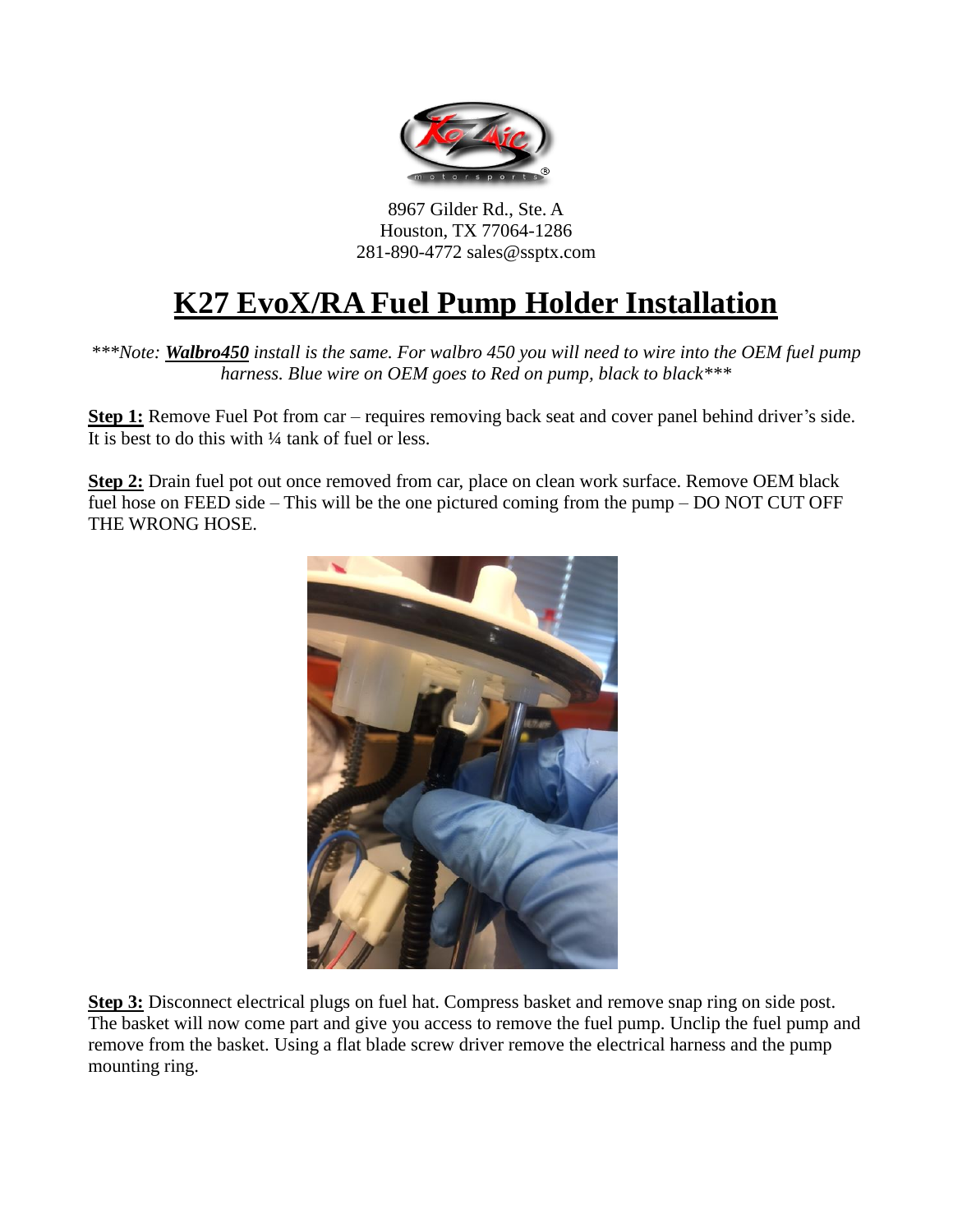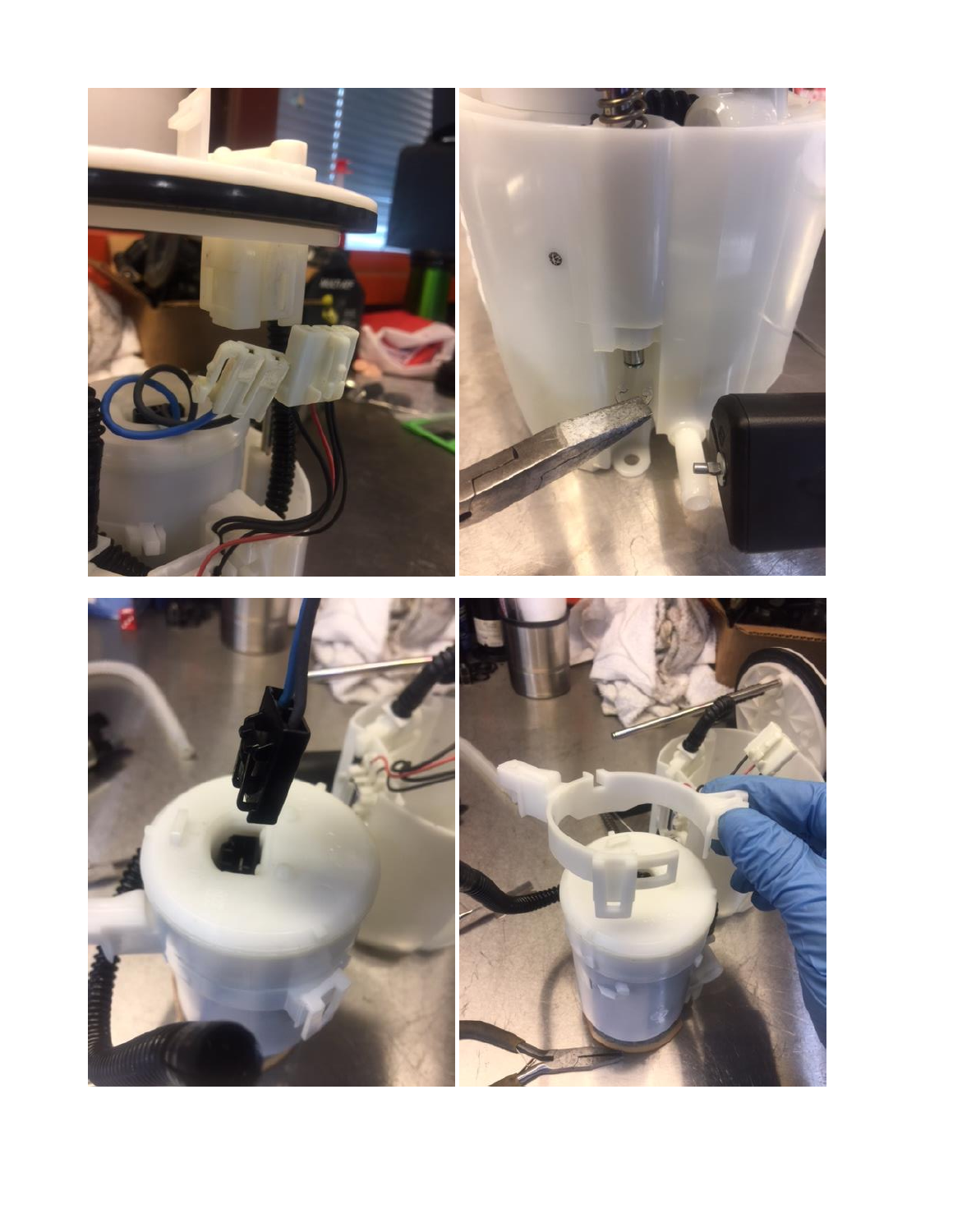**Step 4:** Layout new pump kit, everything pictured below should be included in the package. Assemble pump into holder as shown, outlet will be at arrow. When installing the allen set screws, thread in by hand until they touch the pump, from there turn *ONLY 1/8-1/4 turn tighter*. DO NOT OVERTIGHTEN ALLENS, this will compress the fuel pump housing and possibly damage your new pump!!! Find the oem plastic pump ring and install on holder. Use the nuts provided to tighten the ring on the set screws as pictured. Install fuel filter as pictured and secure with small lock ring and pliers as shown.